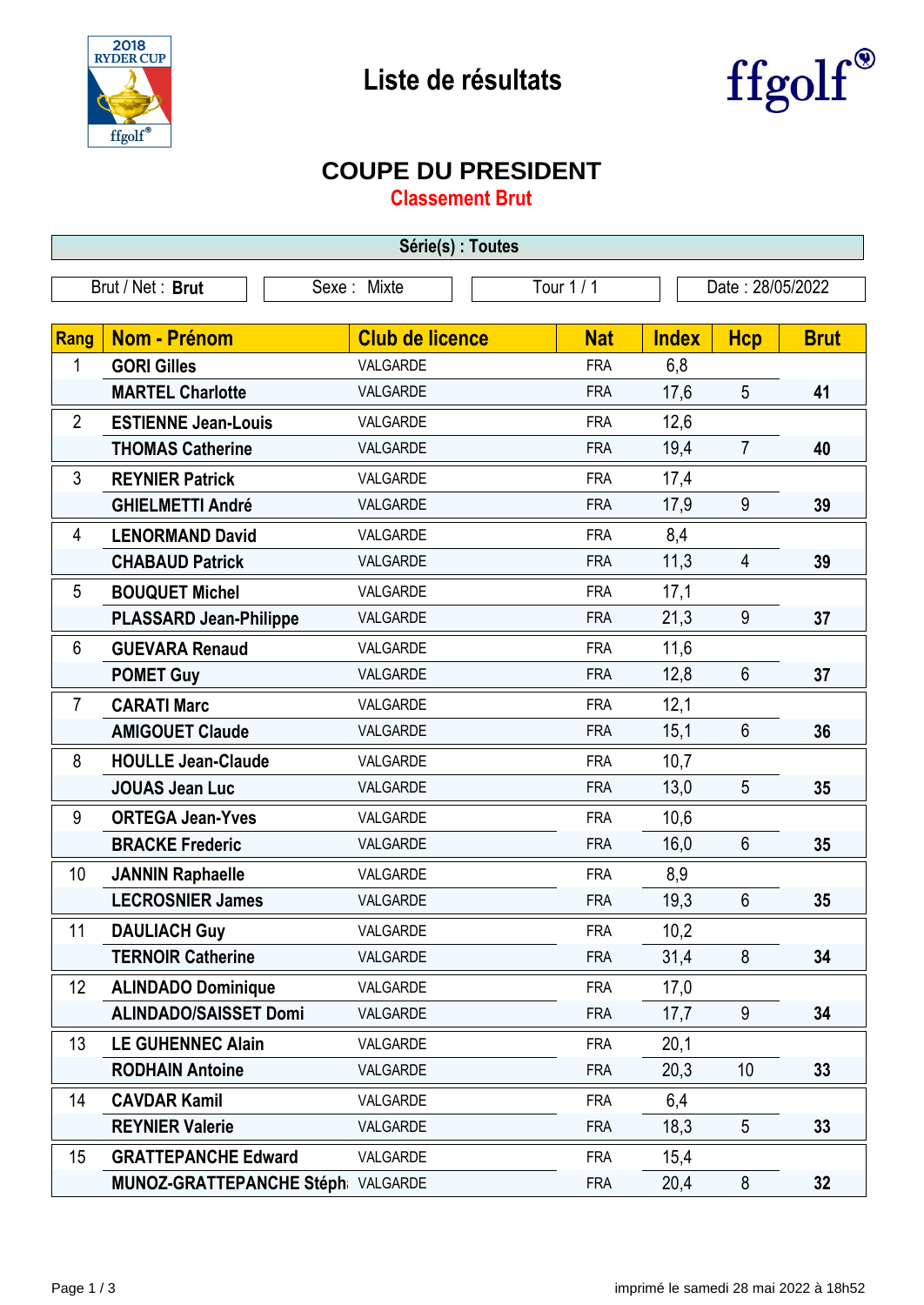| Rang | <b>Nom - Prénom</b>            | <b>Club de licence</b> | <b>Nat</b> | <b>Index</b> | <b>Hcp</b>      | <b>Brut</b> |
|------|--------------------------------|------------------------|------------|--------------|-----------------|-------------|
| 16   | <b>MARTINET Chantal</b>        | VALGARDE               | <b>FRA</b> | 18,3         |                 |             |
|      | <b>CHOMBART Caroline</b>       | VALGARDE               | <b>FRA</b> | 18,5         | 10              | 32          |
| 17   | <b>LEGUEUT Bernard</b>         | VALGARDE               | <b>FRA</b> | 11,1         |                 |             |
|      | <b>LEGUEUT Maria</b>           | VALGARDE               | <b>FRA</b> | 27,1         | 8               | 32          |
| 18   | <b>BLACHE Freddy</b>           | VALGARDE               | <b>FRA</b> | 14,2         |                 |             |
|      | <b>TRUCHET Dominique</b>       | VALGARDE               | <b>FRA</b> | 17,8         | 8               | 31          |
| 19   | <b>FAUCHON Claude</b>          | VALGARDE               | <b>FRA</b> | 10,6         |                 |             |
|      | <b>FAUCHON Michele</b>         | VALGARDE               | <b>FRA</b> | 21,0         | $\overline{7}$  | 31          |
| 20   | <b>JANNIN Philippe</b>         | VALGARDE               | <b>FRA</b> | 11,3         |                 |             |
|      | <b>JANNIN Carole</b>           | VALGARDE               | <b>FRA</b> | 22,4         | $\overline{7}$  | 31          |
| 21   | <b>NAUDIN Christine</b>        | VALGARDE               | <b>FRA</b> | 18,2         |                 |             |
|      | <b>NAUDIN Marc</b>             | VALGARDE               | <b>FRA</b> | 18,7         | 10 <sup>1</sup> | 31          |
| 22   | <b>GAUTHIER Alain</b>          | VALGARDE               | <b>FRA</b> | 21,6         |                 |             |
|      | <b>ROTENBERG Dominique</b>     | VALGARDE               | <b>FRA</b> | 23,5         | 11              | 30          |
| 23   | <b>DORLENCOURT Hervé</b>       | VALGARDE               | <b>FRA</b> | 21,2         |                 |             |
|      | <b>DORLENCOURT Béatrice</b>    | VALGARDE               | <b>FRA</b> | 21,6         | 11              | 30          |
| 24   | <b>BELLOCQ Guy</b>             | VALGARDE               | <b>FRA</b> | 20,7         |                 |             |
|      | <b>CALVAR Joëlle</b>           | VALGARDE               | <b>FRA</b> | 29,7         | 12              | 27          |
| 25   | <b>WEIGEL Claude</b>           | VALGARDE               | <b>FRA</b> | 17,9         |                 |             |
|      | <b>CORNET Anne-José</b>        | VALGARDE               | <b>FRA</b> | 25,2         | 10              | 27          |
| 26   | <b>BIDAULT DE LISLE Didier</b> | VALGARDE               | <b>FRA</b> | 18,5         |                 |             |
|      | <b>RENOUX Bernard</b>          | VALGARDE               | <b>FRA</b> | 19,8         | 9               | 26          |
| 27   | <b>MICHEL Bruno</b>            | VALGARDE               | <b>FRA</b> | 17,4         |                 |             |
|      | <b>NARBONNE Frank</b>          | VALGARDE               | <b>FRA</b> | 21,0         | 9               | 26          |
| 28   | <b>GUEVARA Jean</b>            | VALGARDE               | <b>FRA</b> | 13,4         |                 |             |
|      | <b>GUEVARA Jacqueline</b>      | VALGARDE               | <b>FRA</b> | 31,4         | 9               | 24          |
| 29   | <b>DEREPAS Christel</b>        | VALGARDE               | <b>FRA</b> | 23,5         |                 |             |
|      | <b>DEREPAS Yves</b>            | VALGARDE               | <b>FRA</b> | 23,9         | 12              | 24          |
| 30   | <b>COBOS Vincent</b>           | VALGARDE               | <b>FRA</b> | 15,8         |                 |             |
|      | <b>COBOS-PERAMO Clara</b>      | VALGARDE               | <b>FRA</b> | 42           | 11              | 24          |
| 31   | <b>CHAPEAU Suzanne</b>         | VALGARDE               | <b>FRA</b> | 16,7         |                 |             |
|      | <b>TURCAT Chantal</b>          | VALGARDE               | <b>FRA</b> | 20,6         | 9               | 22          |
| 32   | <b>LEVAYER Michel</b>          | VALGARDE               | <b>FRA</b> | 20,9         |                 |             |
|      | <b>PASCAL Henri</b>            | VALGARDE               | <b>FRA</b> | 34,1         | 13              | 19          |
| 33   | <b>VERLAINE Lionel</b>         | VALGARDE               | <b>FRA</b> | 26,8         |                 |             |
|      | <b>VERLAINE Véronique</b>      | VALGARDE               | <b>FRA</b> | 34,4         | 15              | 16          |
| 34   | <b>NEGREL Philippe</b>         | VALGARDE               | <b>FRA</b> | 54           |                 |             |
|      | <b>SIMONNOT Alain</b>          | VALGARDE               | <b>FRA</b> | 54           | 19              | 10          |
| 35   | <b>RABEAUD Monique</b>         | VALGARDE               | <b>FRA</b> | 35,0         |                 |             |
|      | <b>EMOURGEON Thérèse</b>       | VALGARDE               | <b>FRA</b> | 39           | 18              | ---         |